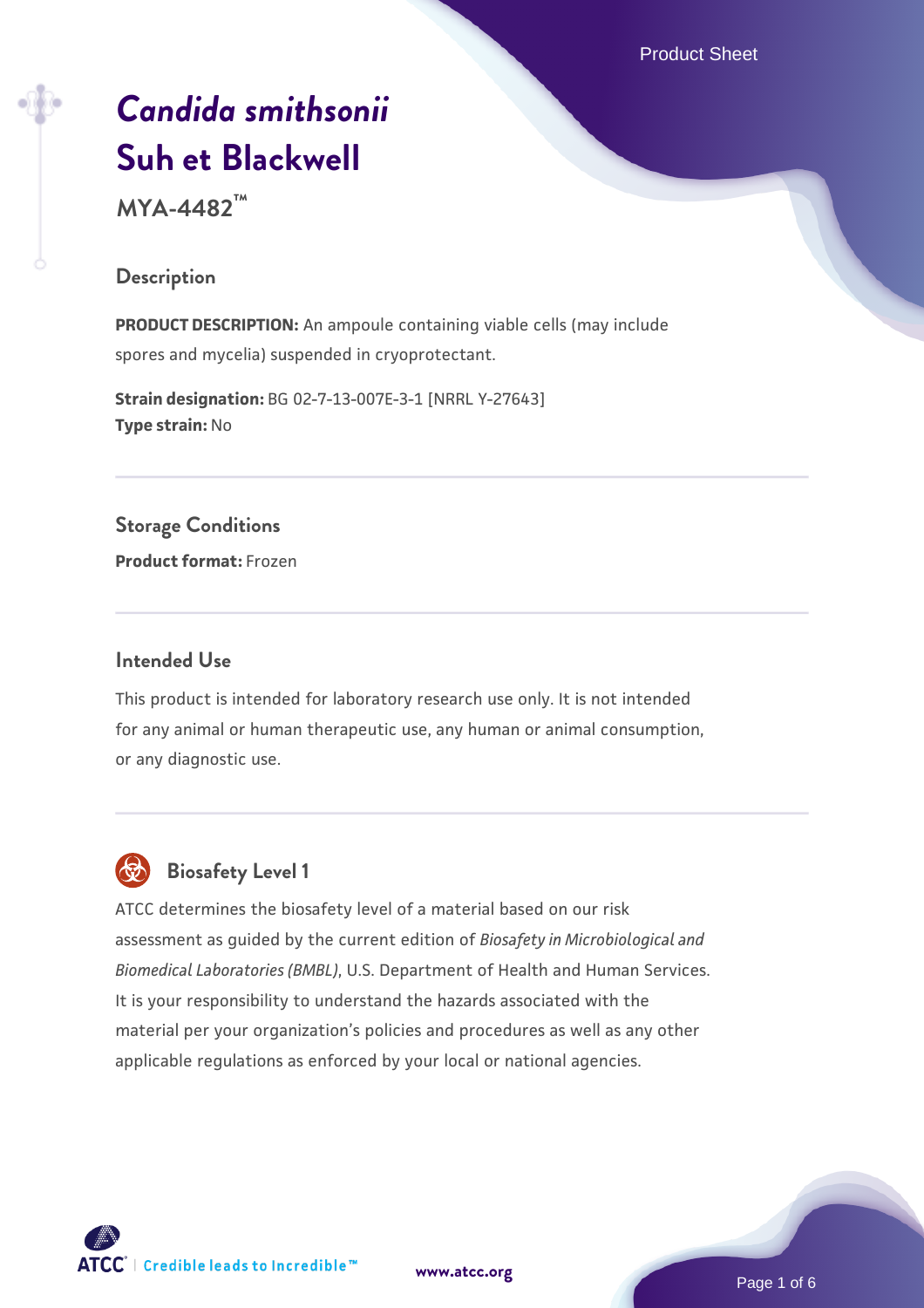ATCC highly recommends that appropriate personal protective equipment is always used when handling vials. For cultures that require storage in liquid nitrogen, it is important to note that some vials may leak when submersed in liquid nitrogen and will slowly fill with liquid nitrogen. Upon thawing, the conversion of the liquid nitrogen back to its gas phase may result in the vial exploding or blowing off its cap with dangerous force creating flying debris. Unless necessary, ATCC recommends that these cultures be stored in the vapor phase of liquid nitrogen rather than submersed in liquid nitrogen.

# **Certificate of Analysis**

For batch-specific test results, refer to the applicable certificate of analysis that can be found at www.atcc.org.

#### **Growth Conditions**

**Medium:**  [ATCC Medium 200: YM agar or YM broth](https://www.atcc.org/-/media/product-assets/documents/microbial-media-formulations/2/0/0/atcc-medium-200.pdf?rev=ac40fd74dc13433a809367b0b9da30fc) [ATCC Medium 1245: YEPD](https://www.atcc.org/-/media/product-assets/documents/microbial-media-formulations/1/2/4/5/atcc-medium-1245.pdf?rev=705ca55d1b6f490a808a965d5c072196) **Temperature:** 20-25°C

#### **Handling Procedures**

Frozen ampoules packed in dry ice should either be thawed immediately or stored in liquid nitrogen. If liquid nitrogen storage facilities are not available, frozen ampoules may be stored at or below -70°C for approximately one week. **Do not under any circumstance store frozen ampoules at refrigerator**

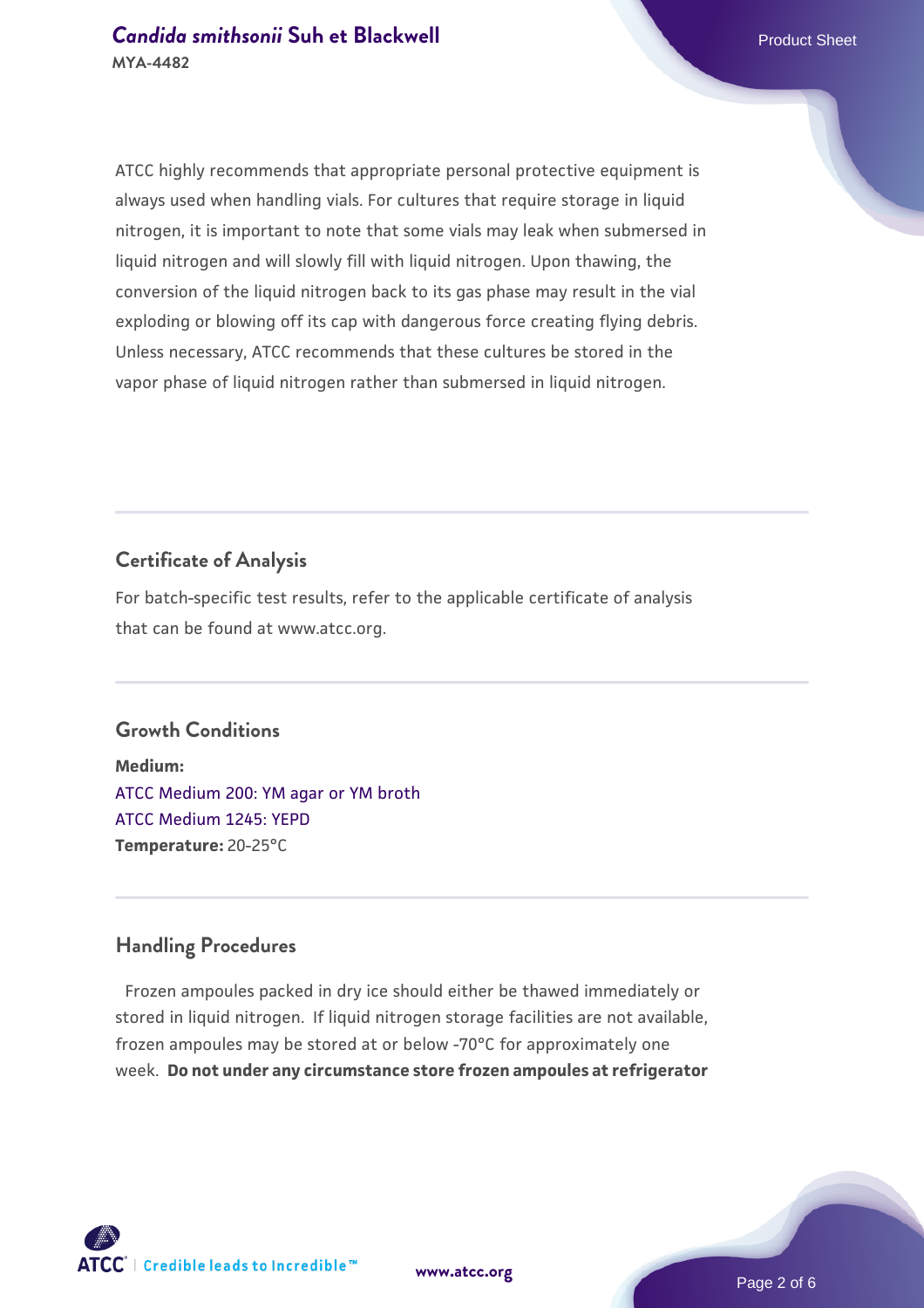**freezer temperatures (generally -20°C).** Storage of frozen material at this temperature will result in the death of the culture.

1. To thaw a frozen ampoule, place in a **25-30°C** water bath, until just thawed (**approximately 5 minutes**). Immerse the ampoule just sufficient to cover the frozen material. Do not agitate the ampoule.

2. Immediately after thawing, wipe down ampoule with 70% ethanol and aseptically transfer 10 microliter (or any amount desired up to all) of the content onto a plate or broth with medium recommended.

3. Incubate the inoculum/strain at the temperature and conditions recommended.

4. Inspect for growth of the inoculum/strain regularly. The sign of viability is noticeable typically after 1-2 days of incubation. However, the time necessary for significant growth will vary from strain to strain.

#### **Notes**

Insect associated yeast. Isolated from tropical beetle.

## **Material Citation**

If use of this material results in a scientific publication, please cite the material in the following manner: *Candida smithsonii* Suh et Blackwell (ATCC MYA-4482)

#### **References**

References and other information relating to this material are available at www.atcc.org.

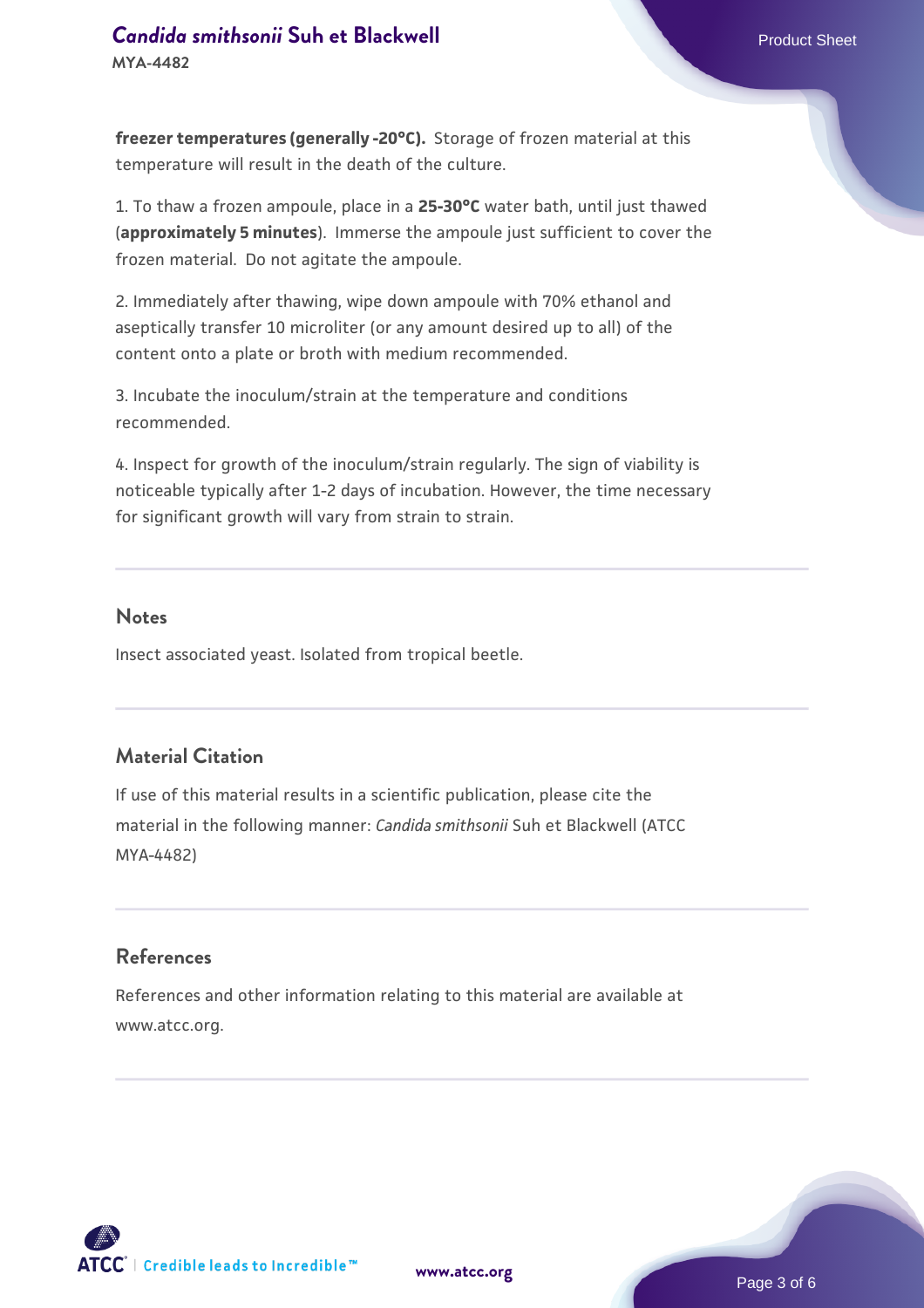#### **Warranty**

The product is provided 'AS IS' and the viability of ATCC® products is warranted for 30 days from the date of shipment, provided that the customer has stored and handled the product according to the information included on the product information sheet, website, and Certificate of Analysis. For living cultures, ATCC lists the media formulation and reagents that have been found to be effective for the product. While other unspecified media and reagents may also produce satisfactory results, a change in the ATCC and/or depositor-recommended protocols may affect the recovery, growth, and/or function of the product. If an alternative medium formulation or reagent is used, the ATCC warranty for viability is no longer valid. Except as expressly set forth herein, no other warranties of any kind are provided, express or implied, including, but not limited to, any implied warranties of merchantability, fitness for a particular purpose, manufacture according to cGMP standards, typicality, safety, accuracy, and/or noninfringement.

#### **Disclaimers**

This product is intended for laboratory research use only. It is not intended for any animal or human therapeutic use, any human or animal consumption, or any diagnostic use. Any proposed commercial use is prohibited without a license from ATCC.

While ATCC uses reasonable efforts to include accurate and up-to-date information on this product sheet, ATCC makes no warranties or representations as to its accuracy. Citations from scientific literature and patents are provided for informational purposes only. ATCC does not warrant that such information has been confirmed to be accurate or complete and the customer bears the sole responsibility of confirming the accuracy and completeness of any such information.

This product is sent on the condition that the customer is responsible for and assumes all risk and responsibility in connection with the receipt, handling,



**[www.atcc.org](http://www.atcc.org)**

Page 4 of 6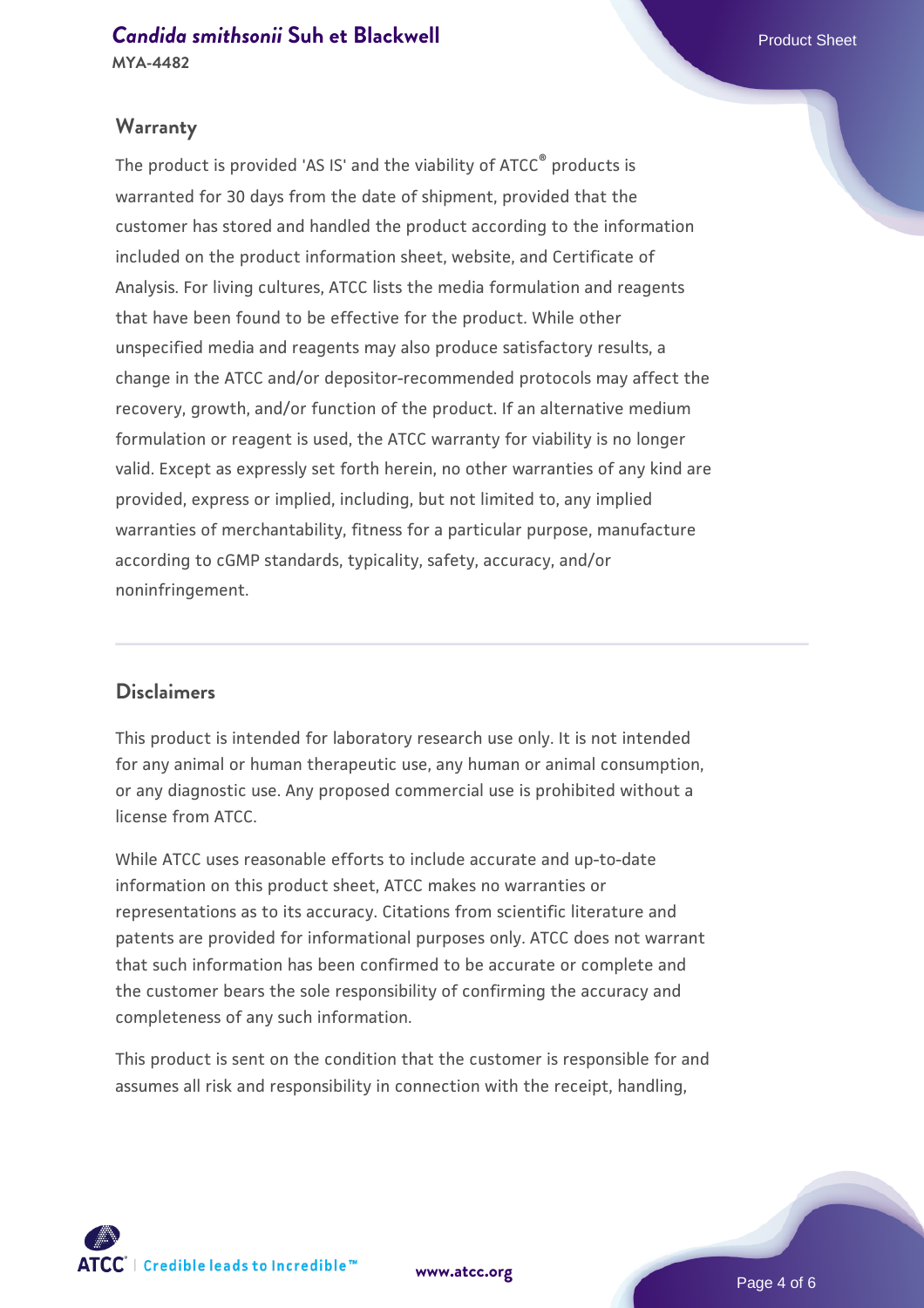storage, disposal, and use of the ATCC product including without limitation taking all appropriate safety and handling precautions to minimize health or environmental risk. As a condition of receiving the material, the customer agrees that any activity undertaken with the ATCC product and any progeny or modifications will be conducted in compliance with all applicable laws, regulations, and guidelines. This product is provided 'AS IS' with no representations or warranties whatsoever except as expressly set forth herein and in no event shall ATCC, its parents, subsidiaries, directors, officers, agents, employees, assigns, successors, and affiliates be liable for indirect, special, incidental, or consequential damages of any kind in connection with or arising out of the customer's use of the product. While reasonable effort is made to ensure authenticity and reliability of materials on deposit, ATCC is not liable for damages arising from the misidentification or misrepresentation of such materials.

Please see the material transfer agreement (MTA) for further details regarding the use of this product. The MTA is available at www.atcc.org.

# **Copyright and Trademark Information**

© ATCC 2021. All rights reserved.

ATCC is a registered trademark of the American Type Culture Collection.

# **Revision**

This information on this document was last updated on 2021-05-20

### **Contact Information**

ATCC 10801 University Boulevard Manassas, VA 20110-2209 USA